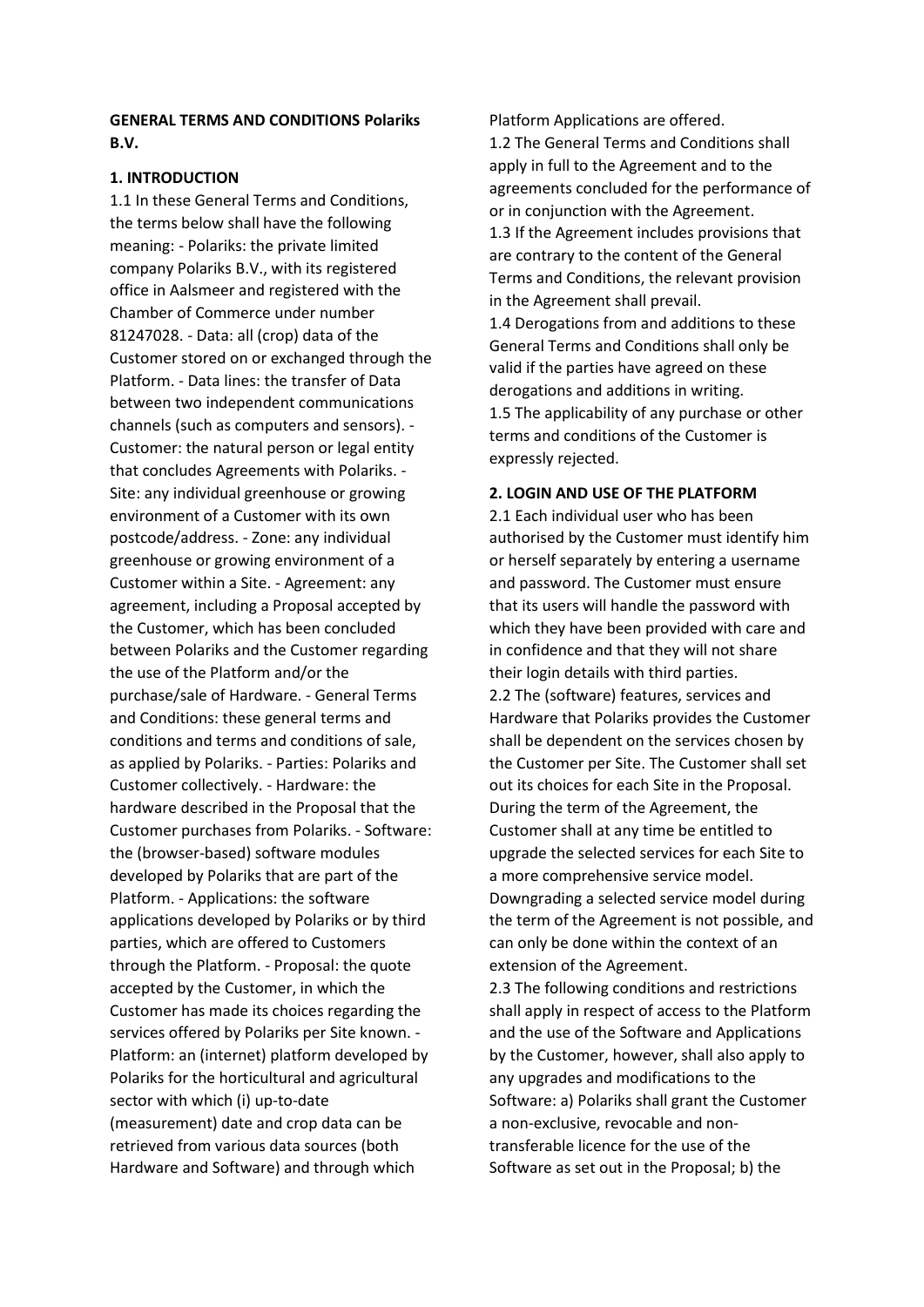Customer shall be prohibited from copying, altering, decompiling, reverse engineering, disassembling or adapting the Software and/or Applications or creating derivative works from the Software or parts thereof; c) The Customer shall be entitled to grant an unlimited number of users (such as employees and external consultants of the Customer) access to the Platform on the condition that such access is granted solely for the purposes of the Customer's business operations. The Customer shall in respect of Polariks guarantee that those users who are connected on its instruction will comply with the conditions and restrictions as laid down in the Agreement; d) the installation and the proper maintenance of the hardware/software required for the Software and/or Applications is at the Customer's expense and risk and the Customer's responsibility; and e) the copyright and all other intellectual property rights relating to the Platform (including the Software) and the Applications shall be exclusively due to Polariks or to its licensors. No element of the Agreement shall lead to the full or partial transfer of any such rights. f) If a Customer makes use of an Application, the Customer shall be bound by the terms of use agreed with the relevant third party. The Customer shall recognise that Polariks shall not become a party to those agreements. 2.4 If, based on the Agreement, the Customer is entitled to integration of one or more external applications, hardware or external data sources or other sources by means of an API link to be developed by an external supplier on the Customer's instruction, the Customer is authorised to import Data from the external source into the Platform, using the API. In order to establish such an integration between the Platform and the external source, Polariks is willing to, at the Customer's first request, provide all the technical information that is required to develop the relevant API and establish the integration. The development and subsequent use of the API shall be entirely for the account and risk of the Customer.

### **3. SALE AND DELIVERY OF HARDWARE**

3.1 If the Parties to the Agreement have agreed that the Customer shall also purchase Hardware from Polariks, the terms and conditions as set out in this paragraph 3 shall apply.

3.2 The Customer shall be required to carry out the installation of the Hardware and any associated work (including but not limited to data migration to subsequent IT systems) at its own expense and risk.

3.3 Polariks shall guarantee that, upon delivery, the Hardware to be supplied by Polariks is suitable for normal use and meets the specifications as agreed 1/5 between the Parties in writing. Delivery of the third partysoftware selected by the Customer shall be entirely at the expense and risk of the Customer.

3.4 Polariks shall deliver the Hardware or instruct the Hardware to be delivered at a place or places designated by the Customer (Incoterms 2020: EXW). EXW). In such cases, Polariks shall inform the Customer – in a timely fashion ahead of the delivery, if possible – of the time at which it or the carrier it has engaged intends to deliver the Hardware. The delivery times provided by Polariks shall be indicative at all times. 3.5 The Customer shall ensure that the Site meets any requirements for the Hardware that Polariks may specify (if any), including but not limited to the temperature, humidity and the technical environmental requirements. 3.6 The Customer shall bear the risk of loss or damage to the Hardware from the moment the Hardware has been delivered. The Customer must ensure appropriate insurance for this risk.

3.7 If the Customer refuses Hardware to be delivered by Polariks, does not pick up the Hardware at an agreed pick up time, provides incorrect information regarding the delivery address and/or delivery of the Hardware is not possible due to other reasons attributable to the Customer, Polariks shall be entitled to store the Hardware for the risk of the Customer. Any costs for the (external) storage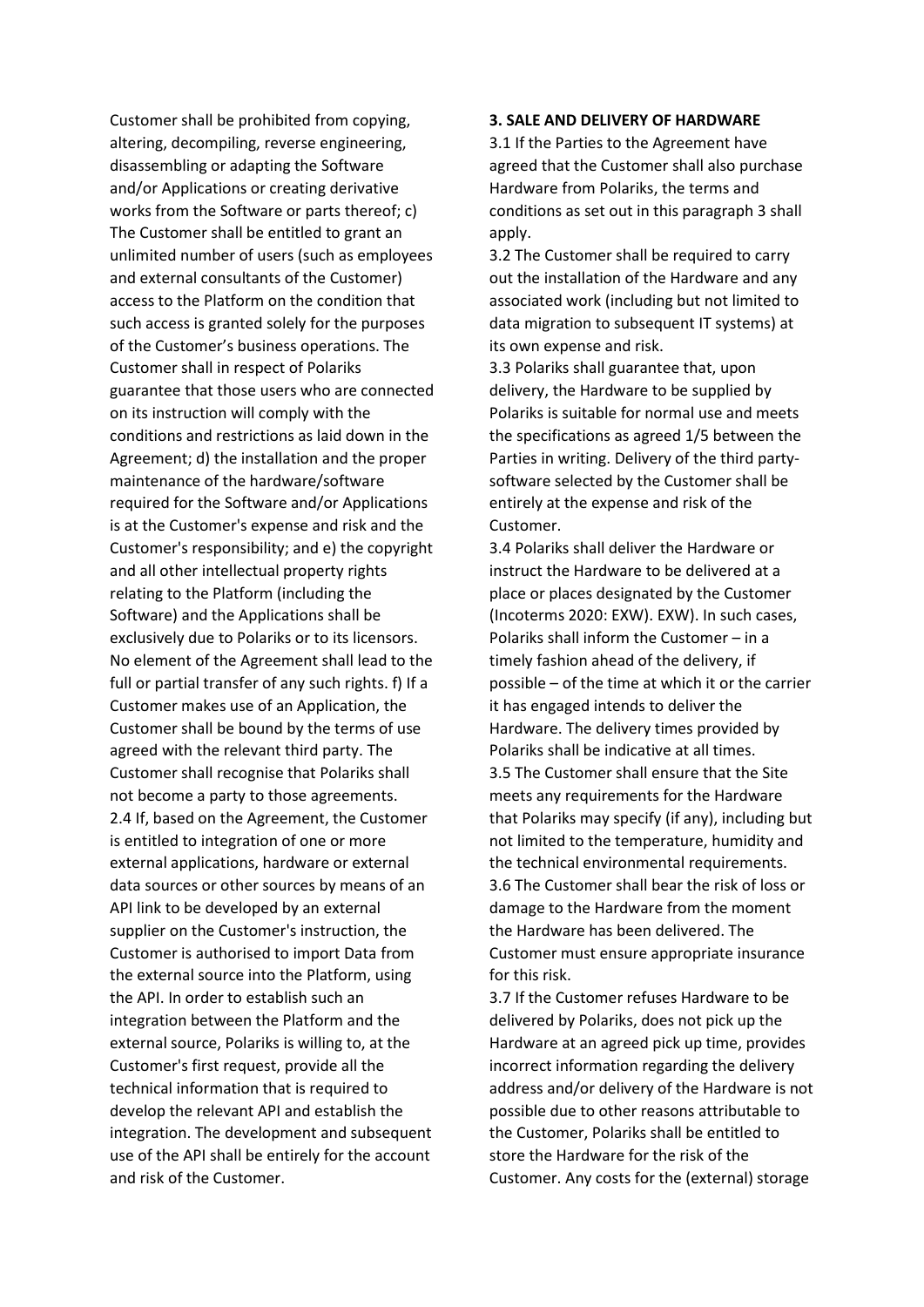of Hardware shall be at the expense of the Customer. If the relevant Hardware has not been picked up by the Customer or delivered to the Customer within three (3) months, Polariks shall similarly be entitled to transfer or sell the Hardware to third parties. The foregoing shall not prejudice any outstanding payment obligations of the Customer and shall not entitle the Customer to crediting of amounts already paid for the Hardware. 3.8 The Customer must inspect the Hardware delivered for any damage or other defects as soon as possible, however in any case within seven (7) days, after delivery. Insofar as there is any visible damage on the exterior, such as transport damage, the Customer must notify Polariks of this within seventy-two (72) hours after delivery. If the Customer detects any damage or other defects, the Customer must notify Polariks in writing without delay. The Customer's notification to Polariks must sufficiently set out the existing damage or defects and must include sufficient evidence for Polariks to be able to assess the validity of the report. 3.9 If the Customer does not report any damage or defect(s) to Polariks within the period referred to in the foregoing paragraph, the Hardware shall be deemed to have been delivered without any damage or defects.

3.10 All Hardware delivered to the Customer by Polariks shall remain the property of Polariks until the Customer has paid the full amount due. The Customer shall not be entitled to resell or pledge, or in any other way encumber, any of the goods subject to the retention of title.

3.11 The Customer shall inform Polariks without delay if a third party wishes to establish or assert rights on or seize the Hardware covered by the retention of title clause as referred to in the foregoing paragraph. In such cases, the Customer shall grant Polariks (or third parties designated by Polariks) unconditional and irrevocable permission to enter all those places where the property of Polariks is located and to retrieve those goods.

3.12 The Customer itself shall be responsible for the installation and configuration of the Hardware delivered by Polariks after delivery. The Customer must follow all directions provided by Polariks as well as any instructions or documentation provided alongside the Hardware rigorously. 3.13 The Customer shall accept that the Hardware will only include features and other properties as identified by the Customer at the time of delivery. The Hardware supplied by Polariks is subject exclusively to the warranty issued by the manufacturer. Any information regarding the manufacturer warranty is available from Polariks on request. 3.14 The warranty shall under no circumstances apply to damage or defects (1) resulting from improper use, (2) which are not related to the defective nature of the materials used and/or manufacturing, (3) which have arisen as a result of improper storage of the Hardware or (4) which are the result of climatic or other external effects. 3.15 If the event of a breach of manufacturer warranty, a 'carry-in warranty' shall apply and the Customer shall be required to return the defective Hardware to the relevant manufacturer at its own expense and risk. Any further warranty shall not be provided by Polariks.

# **4. SUPPORT, MAINTENANCE AND DEVELOPMENT OF THE PLATFORM AND SOFTWARE**

4.1 The Customer shall be entitled to use the latest version of the Software. As long as the Customer pays Polariks the fee agreed upon in the Agreement, new versions ('updates') of the Software shall be automatically made available to the Customer at no additional cost. Upgrades of the Software or related new or existing applications will only be made available to the Client against payment. 4.2 Polariks shall provide no guarantee that the Software will operate without interruption, errors or other defects or that all errors and defects will always be corrected. 4.3 Polariks shall endeavour to ensure the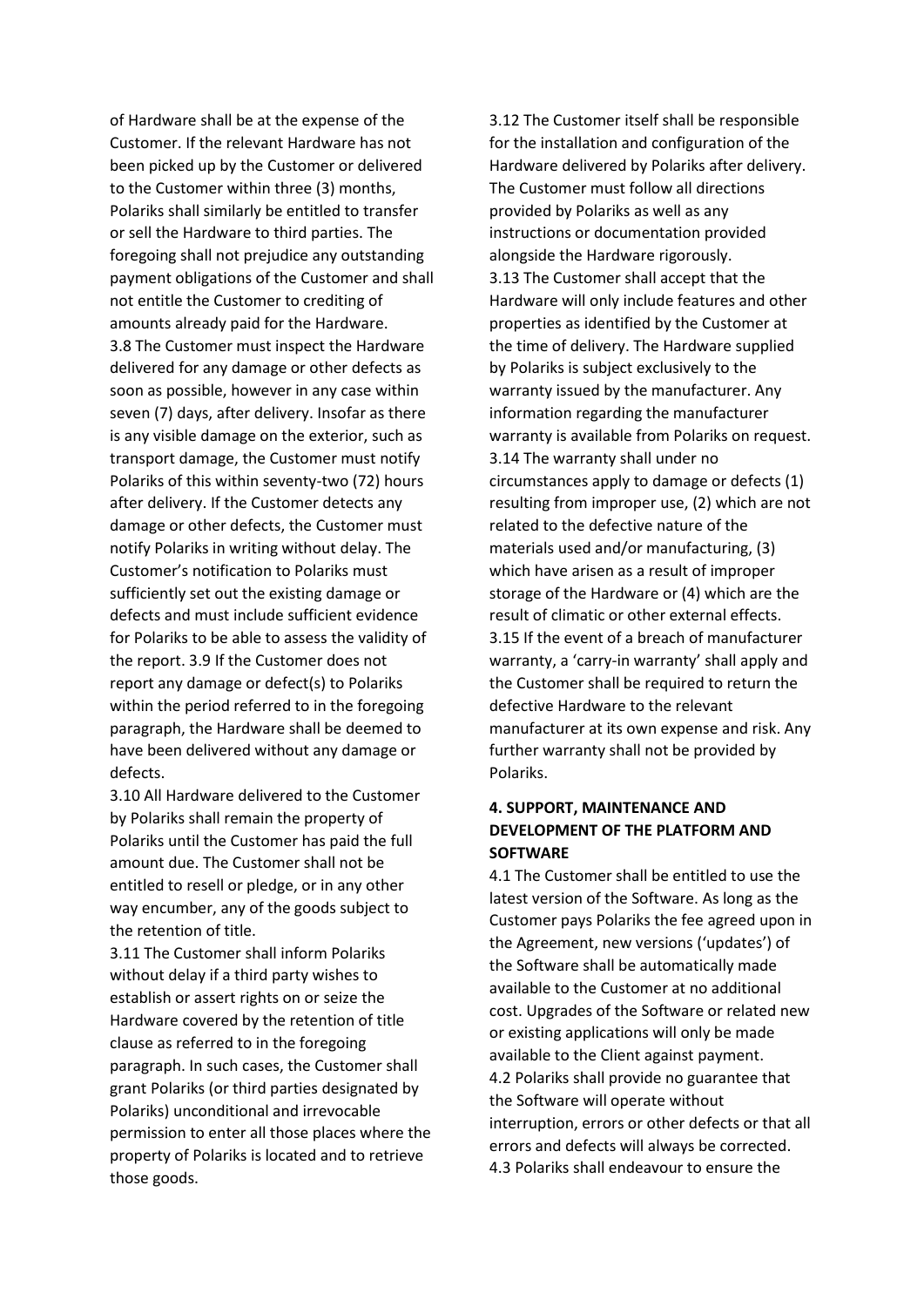optimal availability of and access to the Platform. In the event of reduced availability of the Platform, Polariks shall endeavour to restore availability of the Platform in the shortest time possible.

4.4 Polariks may, without prior notice, temporarily or permanently block or disable access to the Platform and/or Applications available on the Platform or restrict the use thereof, insofar as this is reasonably required from time to time: a) in order to carry out preventive or regular maintenance or upgrade activities; b) in the event of an actual or suspected security breach; and/or c) in the event of another emergency; all of which shall not entitle the Customer to claim damages from Polariks. Polariks will make every effort to limit these measures to a minimum and will make every effort to inform the Client in a timely manner.

4.5 Any defects in the Software that do not partially or completely impair the operation of the Software but merely reduce or hinder its performance shall be investigated by Polariks. Polariks shall provide a solution in the subsequent version of the Software. 4.6 In the case of defects in the Software that make regular use of the Software impossible, Polariks shall endeavour to remedy those defects within the shortest possible time. If the defect is so complex that remedying it in the short term is not possible, Polariks will offer a work-around to enable the Client to continue working with the Software.

#### **5. USE AND STORAGE OF DATA & FAIR USE**

5.1 All Customer Data that is stored and processed through the Platform shall be stored on an Google Cloud Web Services server by Polariks. The Customer shall be entitled to export its Data from the Platform and/or grant third parties access to that Data at any time.

5.2 Polariks shall not be required to verify the Data retrieved from the Customer and/or third parties for completeness and/or accuracy. Polariks shall process the Data as it is provided by the Customer and/or third

parties. Polariks shall never be liable for any errors and/or omissions in the relevant Data, nor shall 2/5 Polariks be liable for the consequences of decisions made by the Customer on the basis of that Data. 5.3 Polariks shall likewise not be required to verify its authority to receive Data from Polariks and/or third parties and whether it is authorised to process that Data and share that Data with the Customer. The Customer shall indemnify Polariks against all third-party claims relating to the unauthorised receipt or unauthorised processing or provision of Data by Polariks.

5.4 The Parties agree that Polariks shall be entitled to retain the Data, in an anonymised form, and use it for its own purposes (including, but not limited to, using the Data as basis to formulate market insights or to optimise the Platform and/or the Software). Polariks shall not be entitled to share nonanonymised Data with third parties, other than by mutual consultation and following prior agreement of the Customer.

5.5 A fair use policy shall apply in respect of the processing of Data through the Platform and Data lines by the Customer. If, for example, Polariks finds that the Customer is not using an API (as referred to in Article 2.4 of these Terms and Conditions) in the context of the data exchange with the Platform or if the Customer, in the opinion of Polariks, is using the API overly frequently or is exchanging an excessive amount of Data via the API and/or a Data line, Polariks shall be entitled to disable access to the API, the Data line and/or the Platform or to put in place other protective measures, without being requited to provide compensation.

#### **6. USAGE FEE AND HARDWARE**

6.1 All prices for the services and/or Hardware supplied by Polariks shall not include sales tax (VAT) and other levies which have been or are imposed by the government. Unless otherwise agreed, all prices shall always be in euros and the Customer must make all payments in euros.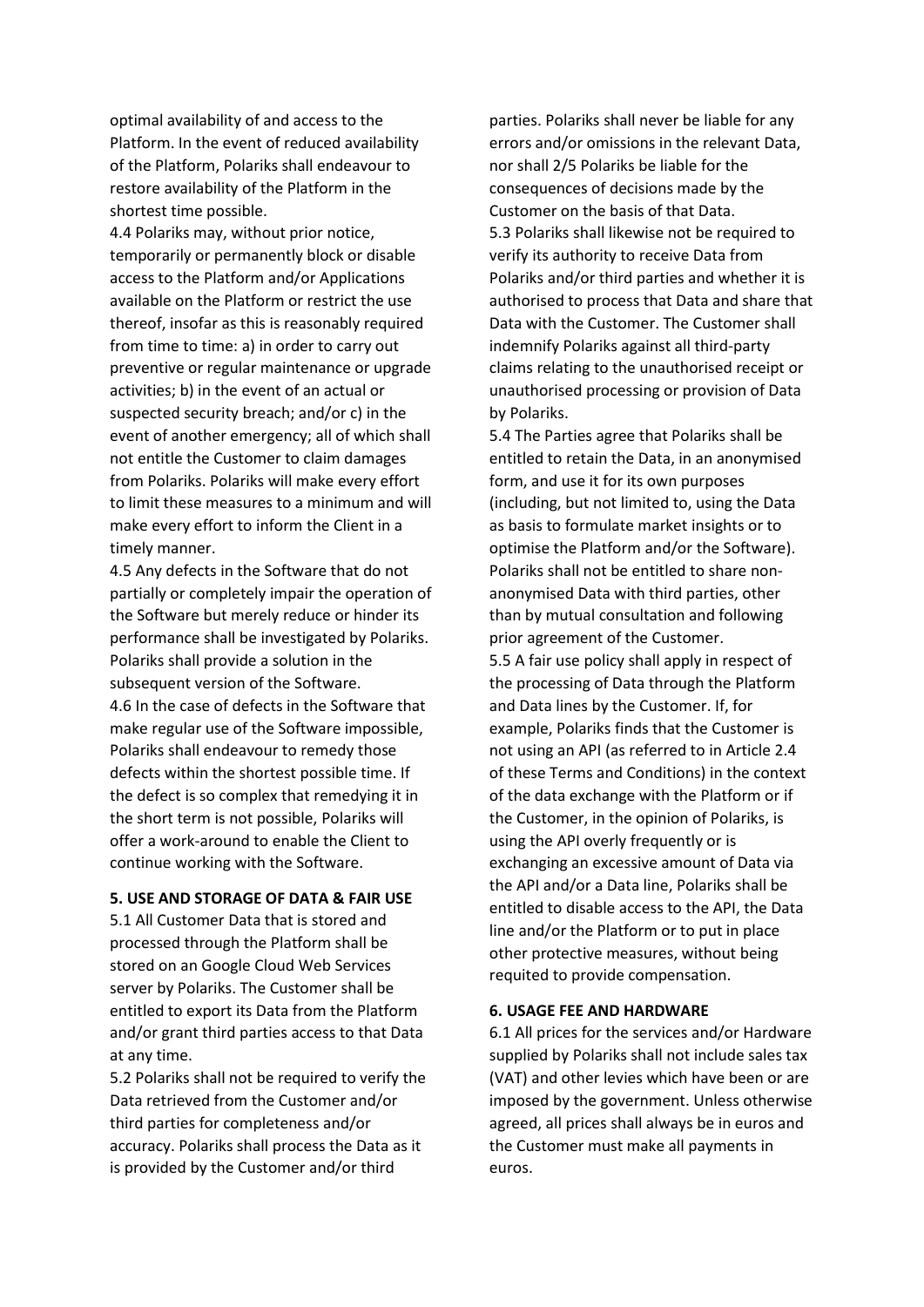6.2 Polariks shall be entitled to pass on any changes to the factors that affect Polariks pricing, including purchase prices, foreign exchange rates, import and export duties, insurance rates, freight rates, other levies or taxes and increases in the CPB price index, to the Customer.

6.3 The usage fee for services to be provided under the Agreement by Polariks per Site shall be set out in the Proposal and depends inter alia on the service model, the number of connected Sites and the number of Data lines used by the Customer.

6.4 If the Customer uses more Data lines than the number of Data lines included in the service model chosen by the Customer, the Customer shall be owed an additional rate per Data line. The amount of the rate shall be set out in the Proposal and the total fee due shall be charged to the Customer at the end of each contract year based on post-calculation. 6.5 Polariks shall send the Customer an invoice, stipulating the method of payment, each year in accordance with the provisions of the Proposal, unless otherwise agreed in writing. The invoice shall be an advance payment of the services to be purchased per Site. The usage fee for the first year of the contract shall be due at the start of the Agreement, regardless of whether the Hardware has already been installed. If the Customer wishes to purchase additional Hardware and/or upgrade the selected service model or add a Site during the term of the Agreement, the Customer will receive an additional invoice.

6.6 Unless otherwise agreed in the Proposal, payment for the Hardware shall be due once the Hardware has been available to the carrier by Polariks.

6.7 If Polariks's performance under the Agreement has to be increased as a result of the Customer's additional requirements, this may involve additional work that will qualify for compensation. If Polariks considers to have to perform additional work, it shall inform the Customer as soon as possible, providing an indication of the additional costs expected.

Polariks shall not carry out additional work without prior instructions from the Customer to that effect.

6.8 The Client is obliged to pay Polariks's invoices within 14 days of receipt thereof. If the Customer does not pay the amounts due within the agreed time frame, the Customer shall be liable for the statutory commercial interest on the outstanding amount. 6.9 If Polariks has good reason to fear that the Customer will fail in the fulfilment of its (payment) obligations, Polariks shall be entitled to repossess the Hardware supplied subject to a retention of title clause as referred to in Article 3.10 and 3.11 of these Terms and Conditions. In this context, the Customer shall grant Polariks free access to its grounds and/or premises at each Site in order to enable Polariks to exercise its rights. After repossession, the Customer shall be credited with the market value, which shall in any case not exceed the original purchase price less the costs associated with the repossession. 6.10 The Customer shall not be entitled to retention, settlement or suspension of payment with any claim on Polariks.

#### **7. TERMINATION OF THE AGREEMENT**

7.1 The Agreement shall be concluded for a fixed term. The term of the Agreement shall be laid down in the Proposal. At the end of the agreed term, the Agreement is automatically and tacitly extended for the same term, unless one of the Parties terminates it, in writing, no later than two months before the expiry of the term.

7.2 Each Party shall be entitled to terminate the Agreement with immediate effect, without the other Party being entitled to compensation whatever the legal basis, by way of a written notification to the other Party, if the other Party; a) is declared bankrupt; b) has applied for a moratorium; c) has failed to perform an essential obligation under the Agreement and that Party has not remedied its shortcoming, following the other Party having sent it a written notice of default, affording it a period of 30 (thirty) days to fulfil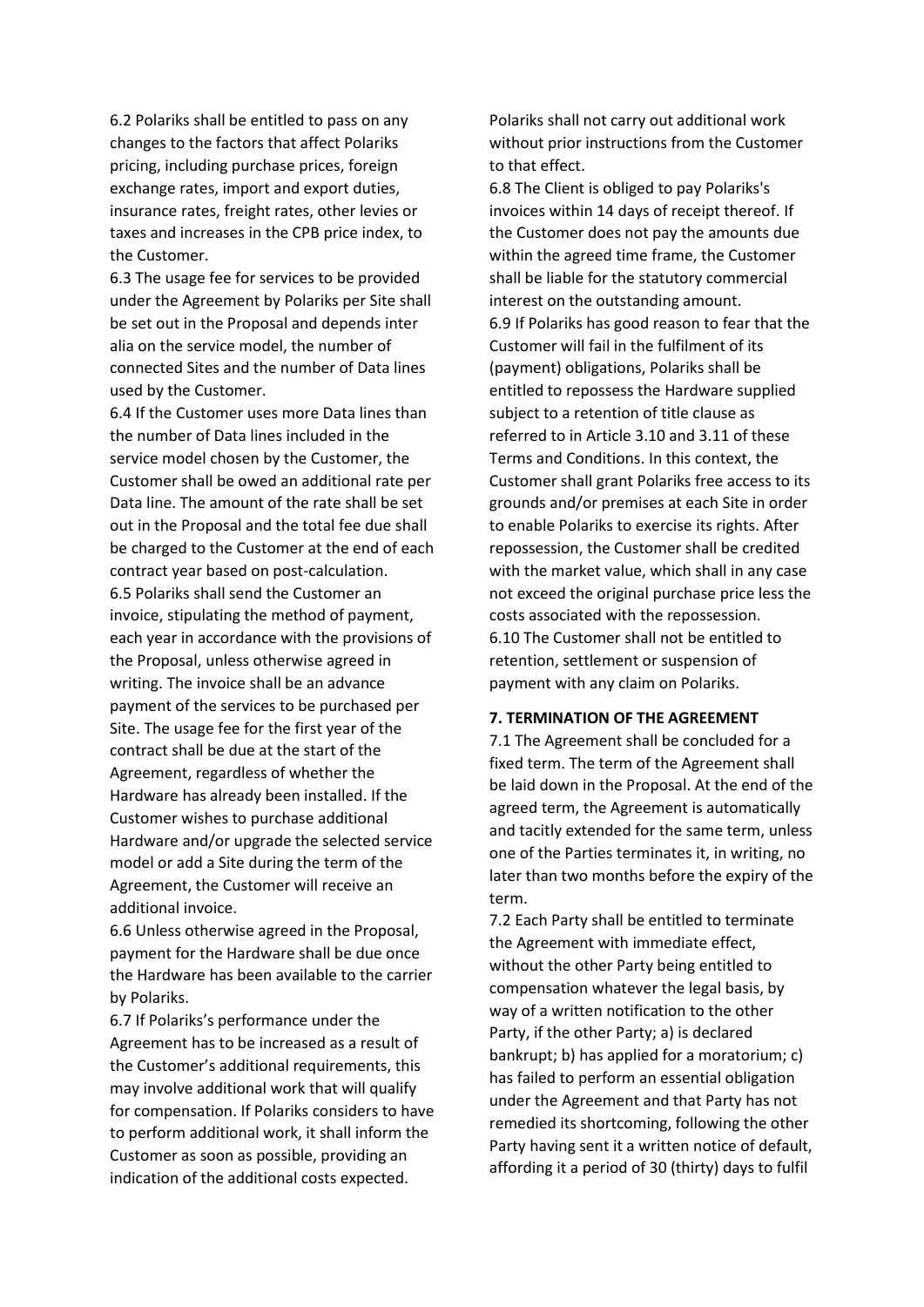its obligations; or d) has decided to wind up or if that Party has actually terminated or made significant changes to its business operations or is continuing those operations in a different legal form.

7.3 If the Agreement is terminated: a) the provisions intended by their very nature to remain in effect following termination shall remain in force between the Parties; and b) the access of the Customer (or that of one or more of the Customer's Sites) to the Platform, including individual user accounts created on the Customer's behalf, shall be disabled; c) the right of use in respect of the Software shall end; d) the Customer shall be entitled to export its Dara from the Platform within 30 days after termination of the Agreement, after which period Polariks shall be entitled to delete the Data. e) Polariks shall no longer be required to facilitate the use of the Applications.

7.4 If, at the time of termination as referred to in Article 7.2, the Customer has already received performances under the Agreement, such performances and the related payment obligation cannot be undone, unless the Customer proves that Polariks is in default in relation to the essential part of those performances. Amounts Polariks invoiced before the termination in relation to goods it had already delivered or services it had already provided properly in the performance of the Agreement shall continue to be owed in full, subject to the provisions of the preceding sentence, which amounts will be immediately due and payable at the time of the termination. 3/5

#### **8. INTELLECTUAL PROPERTY**

8.1 Unless otherwise agreed upon in writing, all intellectual property rights of the Software, Applications, websites, data files, equipment or other materials, such as analyses, designs, documentation, reports, quotations, as well as preliminary materials thereof, that have been developed or made available to the Customer under the Agreement, shall rest solely with Polariks, its licensors or its suppliers. The

Customer shall only obtain the right of use expressly granted by these General Terms and Conditions and by law.

8.2 The Customer shall not be permitted to remove or modify any markings regarding confidentiality or relevant copyright, trade marks, trade names or any other intellectual property right from the software, websites, data files, equipment or materials.

#### **9. DELIVERY DEADLINES**

9.1 All (delivery) deadlines and (completion) dates referred to by Polariks or that have been agreed upon have been determined to the best of its knowledge based on the information available to it when the Agreement was concluded. The interim (delivery) dates referred to by Polariks or agreed upon between the Parties shall always be target dates and shall not bind Polariks and shall be indicative in nature. Polariks shall endeavour to comply with the (delivery) deadlines and final (completion) dates as much as possible.

9.2 Exceeding the (final) delivery deadline or (completion) date cited by Polariks or agreed upon between the Parties on a single occasion shall not place Polariks in default. In any case, therefore, including in the event the Parties have expressly agreed upon a final (delivery) deadline or (completion) date in writing, Polariks shall only be default due to the delivery period being exceeded after the Customer has given Polariks notice of default in writing. The notice of default must describe the failure as comprehensively and in as much detail as possible to give Polariks the opportunity to respond adequately.

#### **10. LIABILITY**

10.1 Polariks's liability due to attributable failure to comply with the Agreement or in any other respect, expressly including any failure to comply with a warranty obligation agreed with the Customer, shall be limited to compensation of direct damage incurred up to the total of the usage fees (ex. VAT) paid over the previous 12-month period. In respect of the Hardware, liability shall in all cases be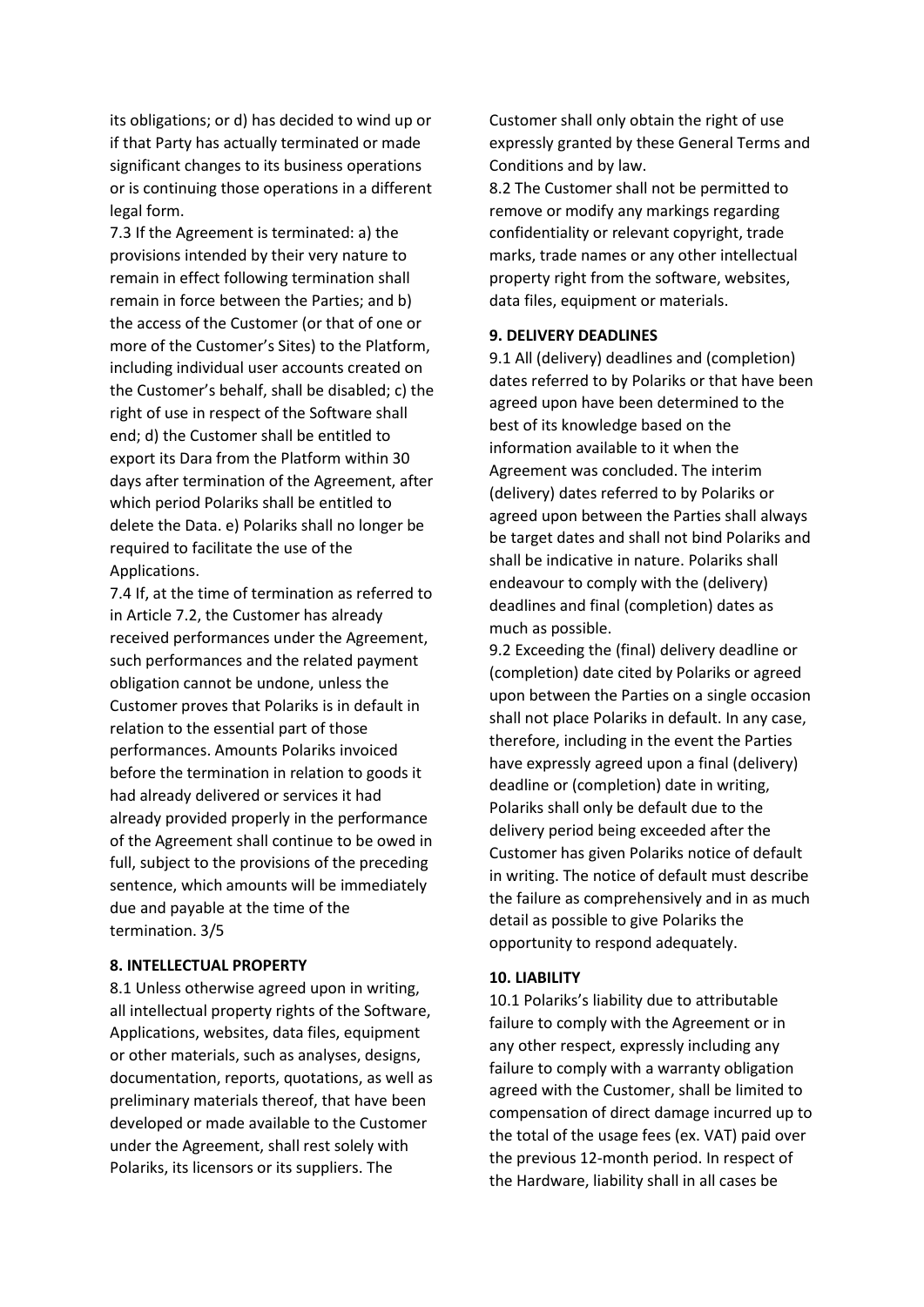limited to the fulfilment of applicable warranty obligations.

10.2 Direct damage shall exclusively mean: a) the reasonable costs the Customer would have to incur to have Polariks's performance comply with the Agreement; b) reasonable costs incurred to determine the cause and extent of the damage, provided that the assessment must relate to direct damage within the meaning of the terms and conditions and the costs have been incurred with the prior approval of Polariks; c) reasonable costs incurred to prevent or reduce damage, to the extent that the Customer is able to demonstrate that the costs were reasonably required, both in terms of magnitude and necessity, to avert or mitigate the immediate imminent danger of direct damage within the meaning of the Agreement and would not have been incurred if the immediate imminent danger had not materialised.

10.3 Polariks's liability for all other types of loss, such as indirect loss, consequential loss, loss of profits, lost savings, reduced goodwill, loss due to business interruptions, loss as a result of claims from the Customer's customers, loss arising from the use of thirdparty items, materials or software the Customer has prescribed to Polariks and loss arising from the engagement of suppliers prescribed to Polariks by the Customer shall be excluded. Likewise, Polariks shall bear no liability in relation to the corruption, destruction or loss of Data.

10.4 Polariks shall not be liable for damage or any other disadvantage arising as a result of the use of Applications developed by third parties. In such cases, the Customer shall be required to contact the provider of the relevant Application.

10.5 Apart from the cases referred to in this Article, Polariks shall not be liable for damages, irrespective of the basis on which a claim for damages would be based. The liability restrictions referred to in this Article shall be waived if and to the extent that the damage is the result of a deliberate act or

wilful recklessness on the part of Polariks or its management.

10.6 Unless compliance by Polariks has become permanently impossible, Polariks's liability as a result of an attributable failure to comply with an Agreement shall only arise if the Customer immediately gives Polariks a notice of default in writing, setting a reasonable period of time for the correction of the shortcoming and Polariks continues to fall short of the fulfilment of its obligations even after that deadline. The notice of default must describe the failure as comprehensively and in as much detail as possible to give Polariks the opportunity to respond adequately. 10.7 Any right to compensation shall at all times be conditional on the Customer reporting the damage to Polariks in writing as soon as possible following the occurrence thereof. Any claim for compensation directed at Polariks shall lapse twenty-four months after the claim has been brought.

#### **11. FORCE MAJEURE**

11.1 Neither Party shall be required to fulfil any obligation if it has been prevented from doing so due to force majeure ('nonattributable failure'). Force majeure affecting Polariks shall inter alia mean: a) force majeure affecting Polariks's suppliers or licensors; b) failure to properly comply with supplier obligations that are prescribed for Polariks by the Customer; c) defective items, equipment, software or materials of third parties of which the use is prescribed for Polariks by the Customer; d) government measures; e) electricity cuts; f) disruption of internet, computer network or telecommunications facilities. Force majeure affecting the Customer shall in any case not mean liquidity or solvency problems.

11.2 If a force majeure situation should last longer than 90 days, each of the Parties shall be entitled to terminate the Agreement in writing. In that case, the performances already realised under the Agreement shall be settled proportionately, without the Parties thereafter being indebted to each other.